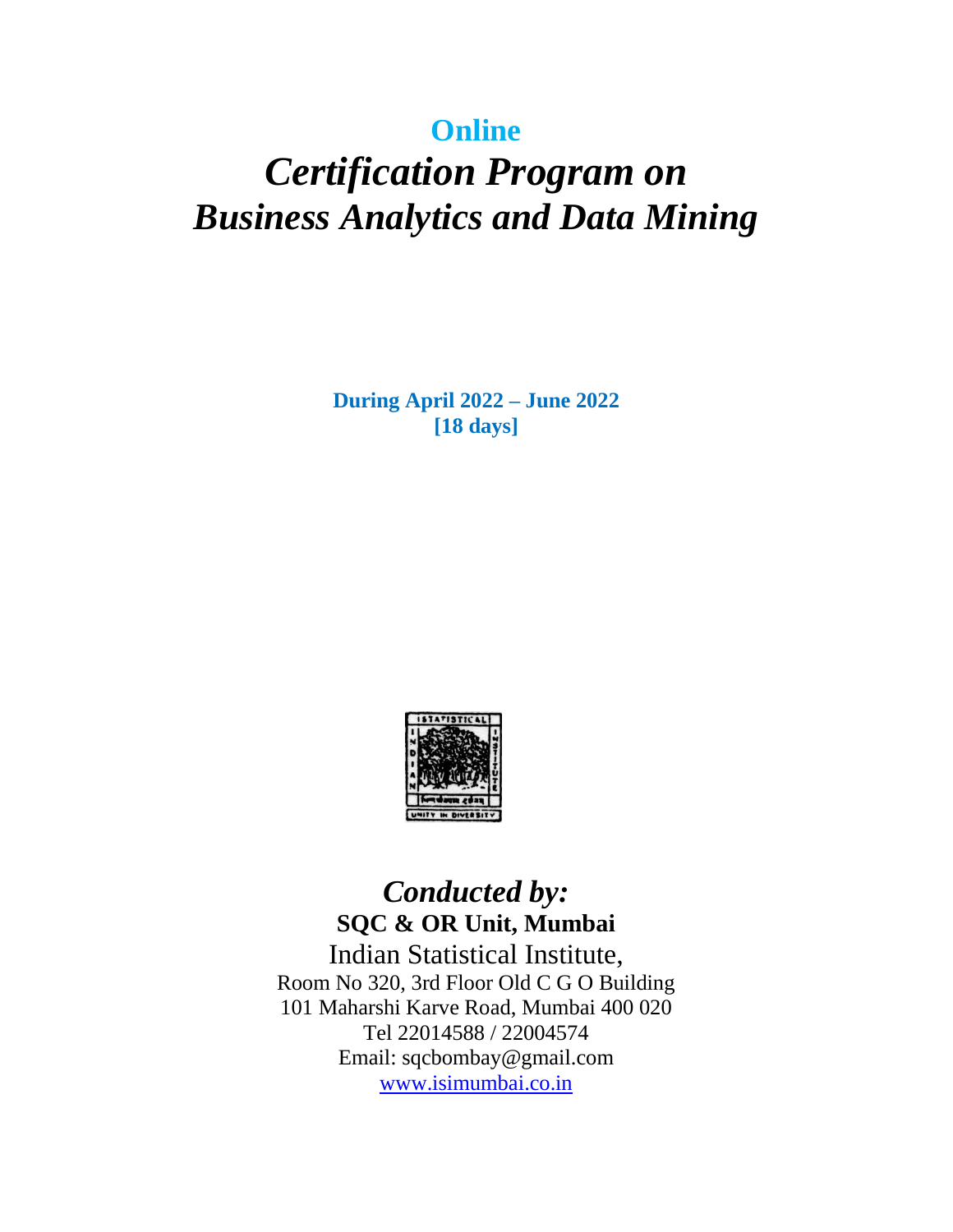## **Introduction:**

Business analytics refers to the skills, technologies and practices for continuous, iterative exploration and investigation of past business performance to gain insight and drive business planning. Data mining is the set of methods and techniques for exploring and analyzing large data sets, in an automatic or semi-automatic way, in order to find among these data certain unknown or hidden rules, association or tendencies that could be used to enhance business performance. Both the topics require analysis of data using statistical, machine learning and other quantitative techniques using various software. This program is planned to impart problem formulation and data analysis skills to the participants using appropriate statistical and machine learning techniques. The program focuses on practical applications to enable participants to solve real problems.

### **About the Institute:**

The Indian Statistical Institute is a quasi-central organization under the Ministry of Statistics & Programme Implementation. It is declared by an Act of Parliament as an Institution of National Importance. Over the years the Institute has grown as a multidisciplinary organization. It functions as a University empowered to award degrees up to Ph.D.; as a Corporation in undertaking large scale projects for public and private sectors as well as central and state governments; as a Firm of Consultants to industries to improve Quality, Reliability and Efficiency; and as a meeting place for academics and professionals.

## **Programme Objectives:**

This program is designed to guide business analytics and data mining professionals in extracting implicit, previously unknown and potentially useful knowledge from large data sets. Practical data analysis including insight development, data cleaning, and building predictive and explanatory models in R using statistical and machine learning techniques will be covered in detail.

## **Program Benefits:**

The participants will acquire knowledge on various statistical and analytical techniques required to carry out business analytics and data mining tasks effectively. All the topics will be covered using R-studio and MS-Excel.

**Course Coverage:** The course is divided in 6 modules as follows:

### **Module – 1: Introduction** − **Basic Concepts, Descriptive Statistics and Exploratory Data Analysis (EDA)**

Introduction to Data Mining and Business Analytics; Understanding Data and Summary Measures; Sampling Concept and Methods; Introduction to R Programming; Basic Concepts of Probability, conditional probability and Bayes theorem; Introduction to Probability Distributions and their usage; Introduction to Exploratory Data Analysis (EDA) for effective visualisation and enhanced understanding of business problems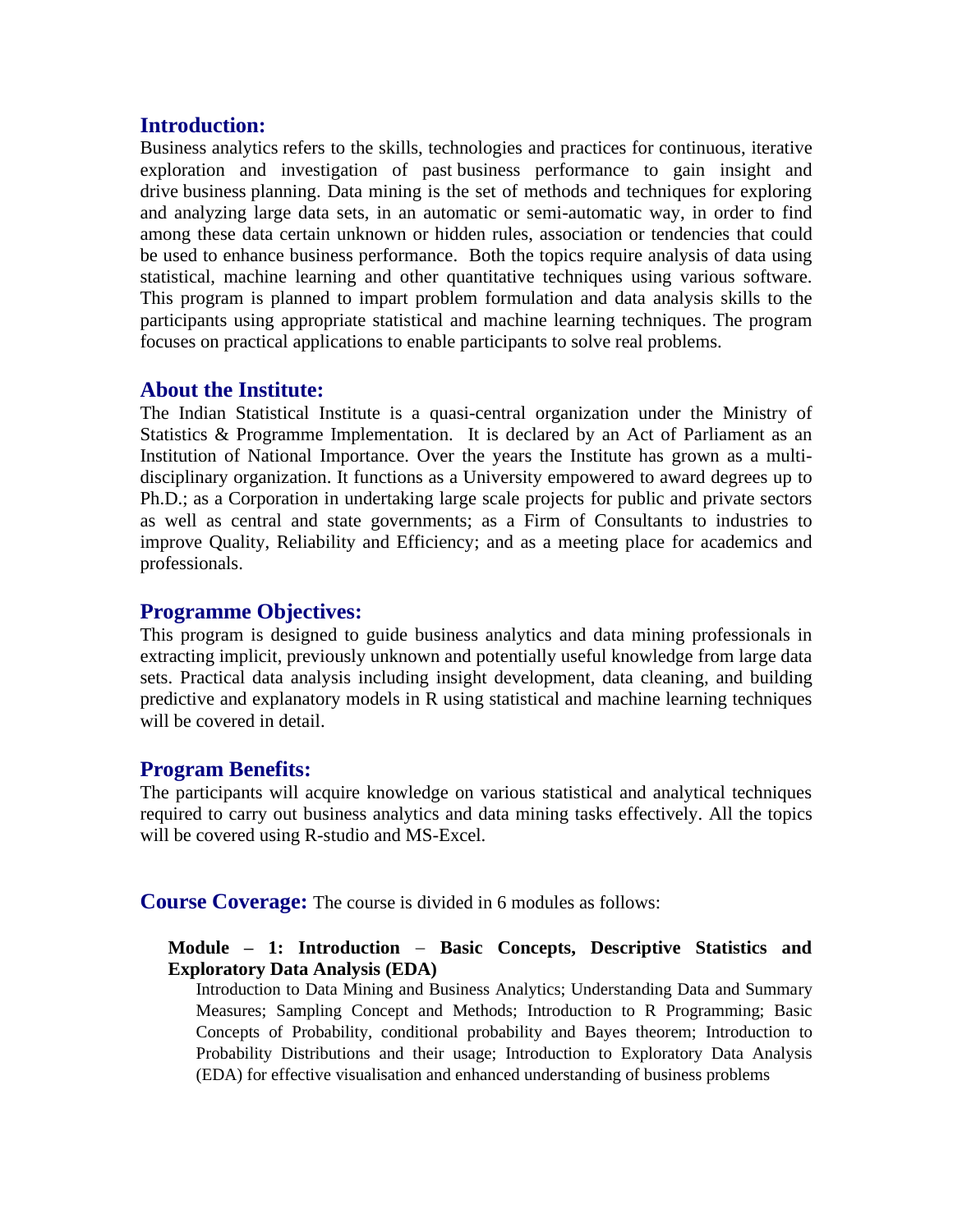#### **Module – 2: Basics of Explanatory and Predictive Analytics, Estimation and Hypothesis Testing, and Concepts of Machine Learning (ML)**

Introduction to Explanatory and Predictive analytics; Estimation and hypothesis Testing in the context of Business Analytics; Methods of estimation – concepts of likelihood function and its usages; Estimation and Hypotheses Tests of means, variances and proportions; Estimation and hypotheses testing for categorical data; Missing Data Handling using MCAR, MAR and MNAR; Introduction to statistical models and problem formulation; Testing equality of several means using one and two-way ANOVA. Analysis of Covariance; Basic Concepts of Prediction Modelling and Machine Learning and their usage

#### **Module – 3: Prediction Modeling** – **I (Regression and Classification)**

Introduction to Multiple Linear Regression (MLR); Practical Model Building – Variable Selection and Pre-processing for MLR; Model Validation; Variants of MLR – Ridge and Principal Component Regression; Classification using Linear and Non Linear Models: Introduction to Discriminant analysis and Naive Bayes classifier.

#### **Module – 4: Time Series Analysis, Survival Analysis and Tree Based Methods**

**Survival Analysis** - Estimation of survival function using Kaplan – Meier method, introduction to Log Rank Tests, Cox Regression; **Univariate Forecasting Models –** ARIMA and Seasonal ARIMA (SARIMA), ARIMA with exogenous variable; **Time Series Regression** – Dynamic regression and Cochrane-Orcutt procedure; **Classification and Regression Trees** – Basics of tree building, concepts of pruning, adjustments to reduce classification costs, bagging and its usage, random forests and its usage to improve predictive accuracy, variable importance measures and their usages, tuning hyper-parameters.

#### **Module – 5: Prediction Modeling – II: Logistic Regression and ML Techniques Boosting Methods** – L2Boosting, Ada Boost, Stochastic Gradient Boosting, XG Boost, Tuning boosting hyper-parameters, understanding why boosting usually works well; **Logistic regression** – logistic regression for risk assessment, parameter estimation and interpretation & Model diagnostics; **Support Vector Machines (SVM)** – Introduction, concept of kernels, kernelized regression Hyper-parameter tuning**: K-Nearest Neighbour (KNN)** – Introduction, Advantages and disadvantages, Pitfalls and requirements of pre-processing**: Introduction to Artificial Neural Networks (ANN):** Understanding ANN from the perspective of non-linear regression, feed forward networks, fitting neural networks.

#### **Module – 6: Association Rule Mining, Clustering, Neural Networks (Advanced) and Introduction to Deep Learning:**

**Segmentation and Grouping** – Cluster Analysis, Hierarchical clustering, Bayesian Hierarchical Clustering (BHC), K-means and K-medoids clustering, usage of clustering in business analytics; **Market Basket Analysis –** Introduction**,** Mining Frequent Patterns, Associations and Correlation; **Artificial Neural Networks** – Feed forward neural network, multilayer perceptron, problems of overfitting, hyperparameter tuning and fitting ANN with multiple layers; **Deep Learning** – Meaning and applications, where do we apply deep learning techniques, advantages and disadvantages, Convolutional Neural Networks (CNN), Recurrent Neural Networks (RNN), brief introduction to applications like Natural Language Processing (NLP), Sentiment Analysis and Text Mining.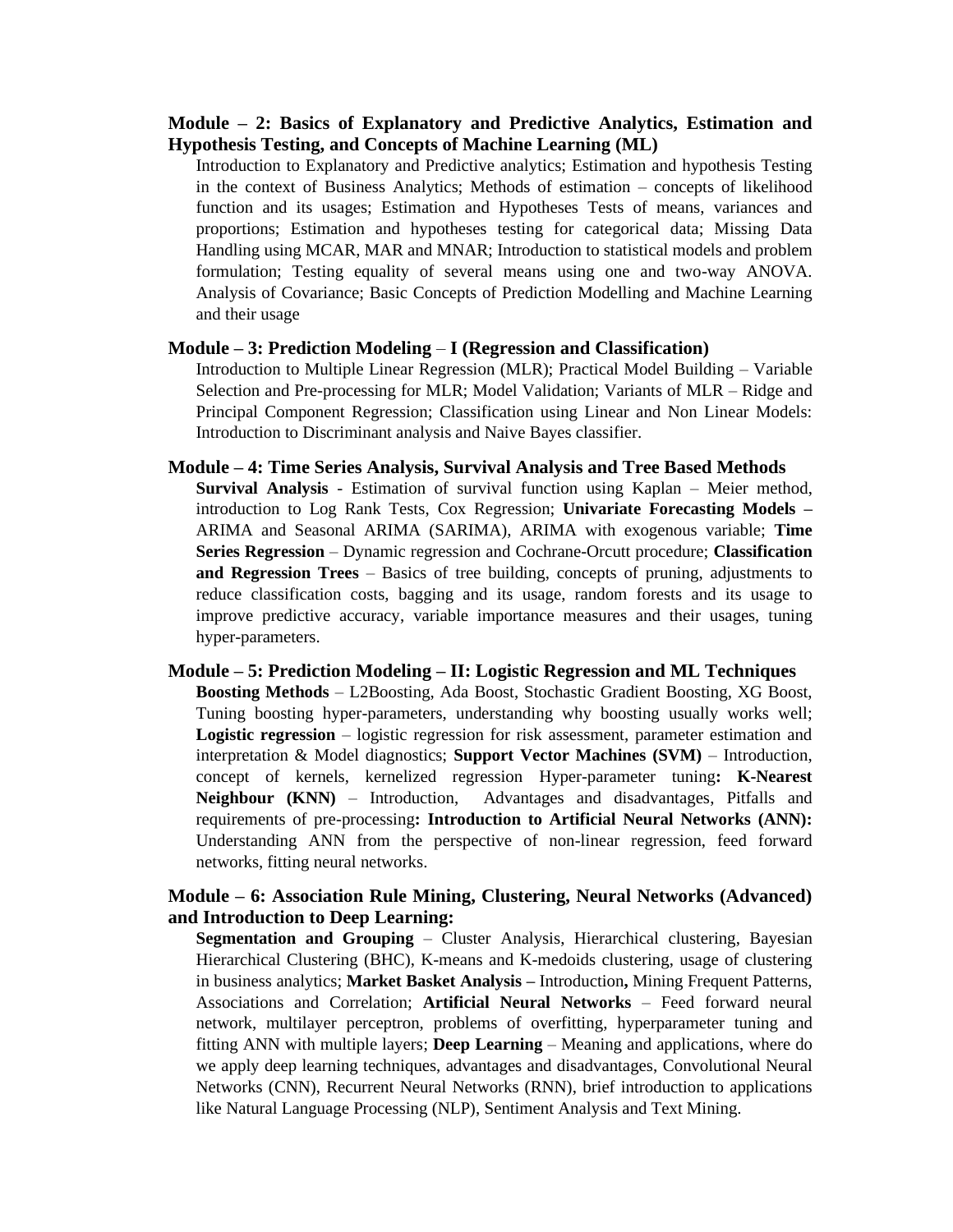After each module except the 6<sup>th</sup> module, test will be conducted in MCQ format. *Assignment will be given after alternate modules. Participants are expected to carry out the assignments and present their finding in the next module to enhance their grasp on the subject.*

## **Target Participants:**

- Managers / Executives/ Professionals/ Students associated with data analysis or planning to have a career in Analytics.
- Should be graduate in any discipline. Preliminary knowledge of Excel is desirable.

## **Schedule:**

| April | $08-10:$   | $Module - 1$ (Friday, Saturday and Sunday) |
|-------|------------|--------------------------------------------|
| April | $22 - 24:$ | $Module - 2$ (Friday, Saturday and Sunday) |
| May   | $13-15:$   | $Module - 3$ (Friday, Saturday and Sunday) |
| May   | $27-29:$   | Module – 4 (Friday, Saturday and Sunday)   |
| June  | $10-12:$   | $Module - 5$ (Friday, Saturday and Sunday) |
| June  | $24 - 26:$ | Module – 6 (Friday, Saturday and Sunday)   |

### **Session Timings: 0930 to 1800 hr**s**. (0930-1100; 1130-1300; 1400-1530; 1600-1730)**

## **Faculty:**

Experienced faculties of SQC & OR Division having in-depth experience in data analysis and its application in various industries.

## **Course Fee:**

- − INR 60000 per participant + 18% GST (INR 70800/-) **for students and individual participants**
- − INR 80000/- per participant + 18% GST (INR 94400/-) **for corporate/sponsored persons**
- − US\$ 1200 for overseas participants (inclusive of course material).

## **Registration:**

- Please send your nomination along with appropriate course fee in the attached registration format given in the last page of this brochure. Before making online payment, please check eligibility and availability of seats. Fees once paid will not be refunded under any circumstances
- Registrations are done on 'first come first served' basis.

## **Important Dates:**

Last date of submission of nominations**:** *April 1, 2022* Online Test and wrap-up: *July 3,2022* 

## **Venue: Online**

The program will be conducted by using **Zoom** as on-line platform. Participants must sign up in zoom with the same e-mail id which they will provide in their nomination form.